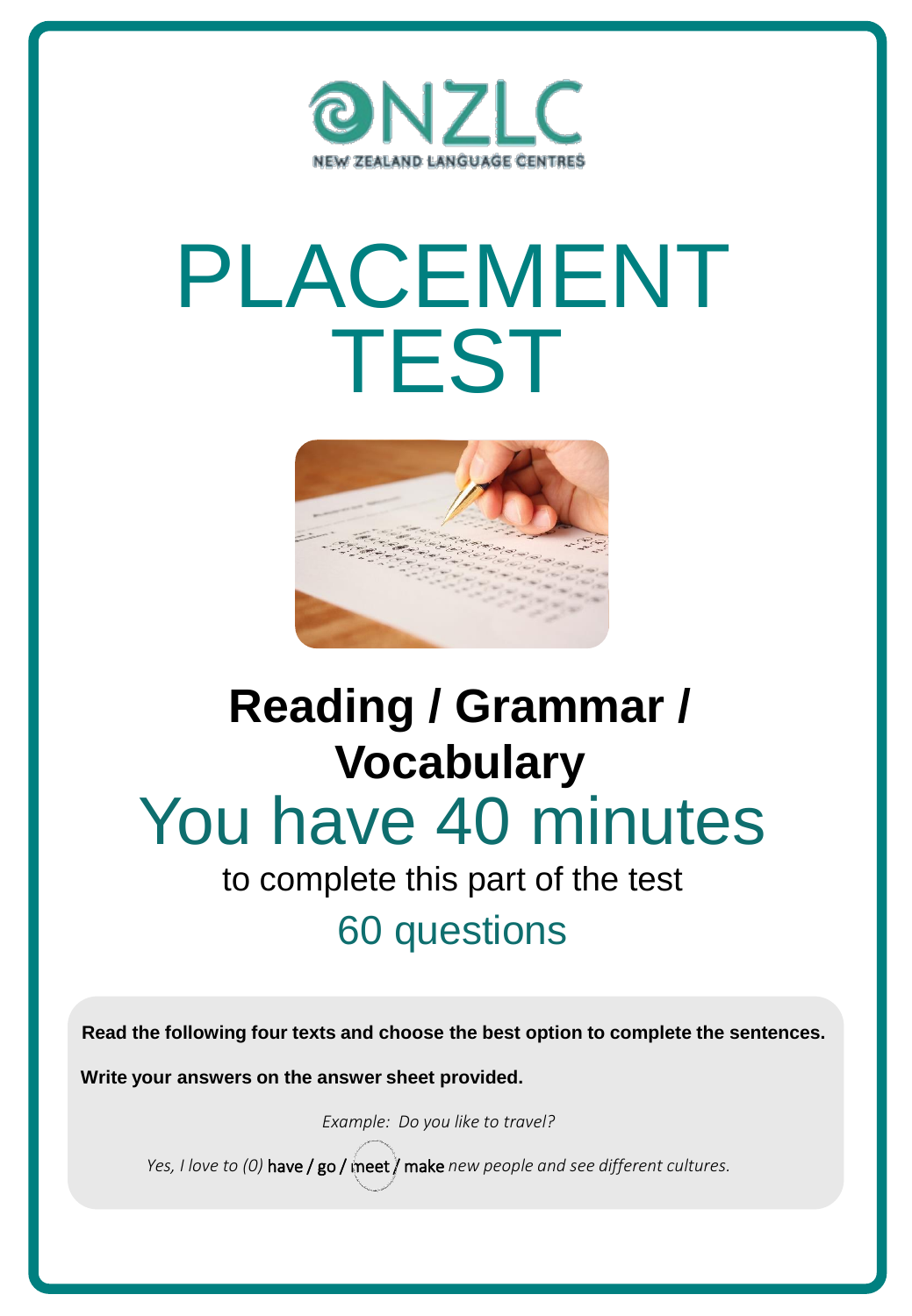*Name*: Susan Brocker *Date of birth*: 4 August 1961 *Place of birth*: Hamilton *Now living in*: Tauranga





*What is your favourite food?*

Hot Thai and Indian food, yummy.

*Do you have a nickname?*

When I (1) be / am / was / will be little I was called Suzie Wong, and now my family and friends just (2) name / say / talk / call me Suzie.

*How do you relax?*

I (3) drive / walk / ride / talk my lovely big horse called Barney. I love trekking along the beach (4) so / but / because / and through the bush. I also play fetch and walk with my dog Yogi.

*Who inspired you when you were little?*

Walt Disney. I loved the films he made and the show Disneyland that was on TV when I was little.

*What were you like at school?*

I was very naughty! I always talked (5) too many / very much / a lot of / too much and asked too many questions. *What was your favourite/least favourite subject at school?*

My favourite subject was English, especially writing stories. My  $(6)$  most / best / top / least hated subject was maths because I could never learn the times table off by heart.

*What was the book you most loved as a child?*

That's difficult because I loved so many. But I think if I had to choose it would be The Snow Goose, by Paul Gallico. Which person from the past would you most like  $(7)$  to meet/to be/to find/to greet?

Gandhi. He loved peace and brought about good changes through his peaceful actions. He also inspired (8) another / other / any / the wonderful people like Dr Martin Luther King.

*Who is your favourite author/children's author?*

Again that's tricky as I enjoy so many, but I guess I'd say Jack London.

*Why did you want to be a writer?*

I've always loved writing, even when I was little. I think it was  $(9)$  a / the / an / my escape for me. I could go anywhere and do anything in my stories.

*Do you have a special place where you write your books?*

I live in a lovely old villa on a farm (10) so / because / but / and I write in my study which looks out over the hills to the sea.

*What's the best thing and worst thing about being a writer or illustrator?*

The best thing about writing is that I can let my imagination run wild. The worst thing is that it can be lonely sometimes.

*If you weren't a writer, what would you like to be?*

I would like to be a vet and work with (11) pets / dogs / animals / people, especially wild animals.

*What advice would you give to aspiring writers or illustrators?*

To all writers I would say write, write, write! And also read - read everything you (12) can / must / should / might find, and enjoy!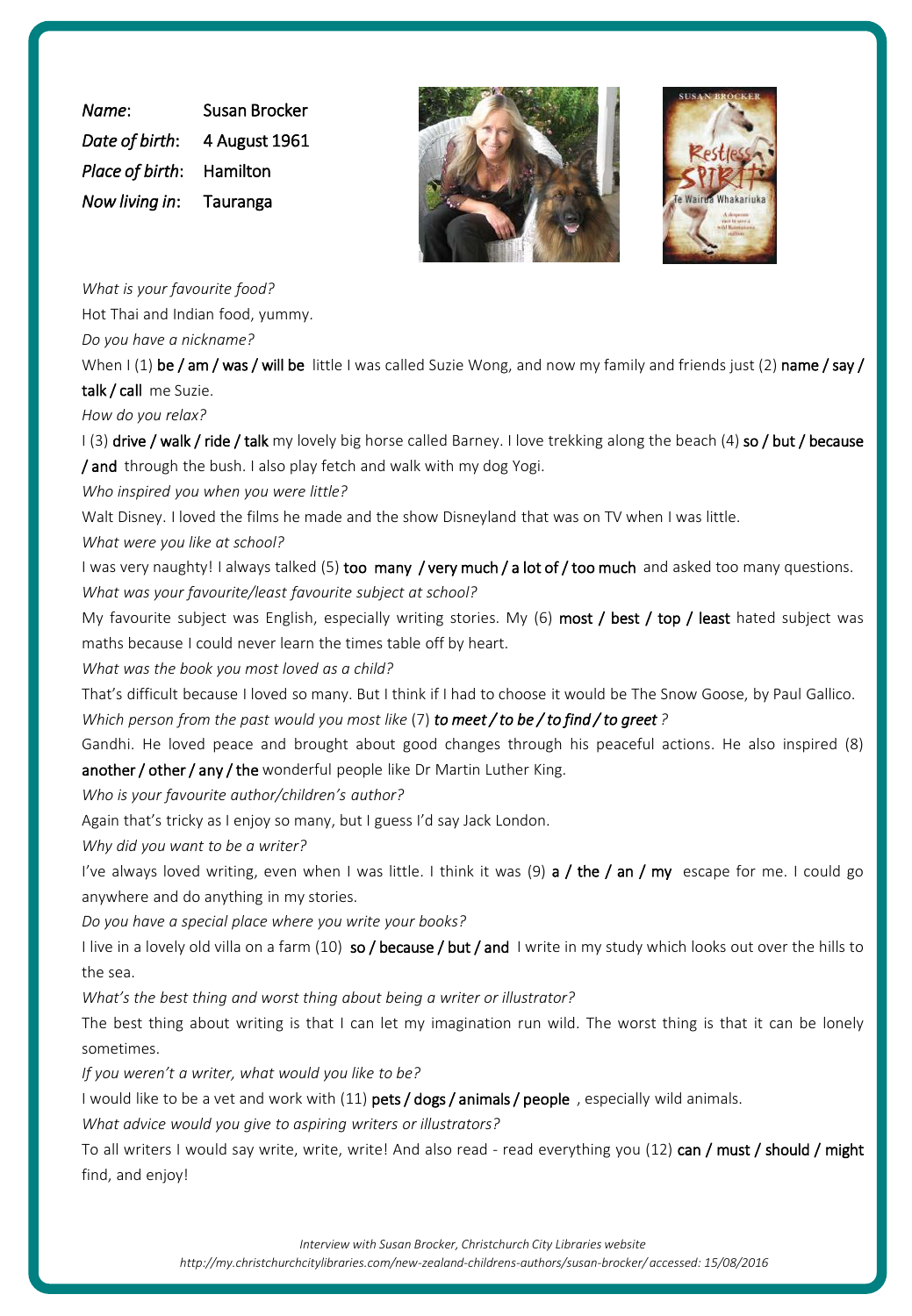#### **Kites – A popular hobby**



People have been making and flying kites for about 2,000 years. No one knows for sure who invented the kite. Some historians believe the  $(13)$  ancient / old / elderly / antique Chinese may have started kite flying 2000 years ago. It is (14) even / still / yet / already a popular hobby in China, Japan and Korea and in (15)another / much / those / other countries of the Far East where beautifully decorated kites appear in different colours. In China there is even a special *Kites Day* on which (16) people / children / child / person and adults fly kites. In Japan families fly fish kites on Children's Day, May 5th.

Simple kites are (17) obtained / moulded / made / caused by crossing two sticks and covering (18) it / they / him / them with paper or cloth. Then (19) I / you / he / it attach a string at the end. More expensive kites have frames made of fiberglass, plastic or aluminium. The (20) label / material / call / name comes from a graceful bird called *kite.*

Kites are made in (21) much / a lot / many / so different sizes, colours and (22) ideas / shapes / sounds / names. A flat kite is the (23) most dated / most aged / most ancient / oldest and simplest (24) type / method / idea / way of kite. It (25) achieves / flies / goes / succeeds because air flows over and under the kite's wing. The (26) stress / demand / pressure / force under the wing helps the kite (27) raise / heighten / take / lift into the air.

Kites have also been (28) attempted / used / tried / connected in experiments. Early scientists sent kites up into the air to measure temperature at different heights. In 1752, Benjamin Franklin used a kite to prove that lightning was a form of electricity. He (29) attached / joined / united / combined a metal key to the string of a kite. When lightning hit the kite, electricity passed (30) over / away / down / out the string and Franklin got an electric shock. It was a very (31) fatal / terrible / unhealthy / dangerous experiment that you shouldn't copy.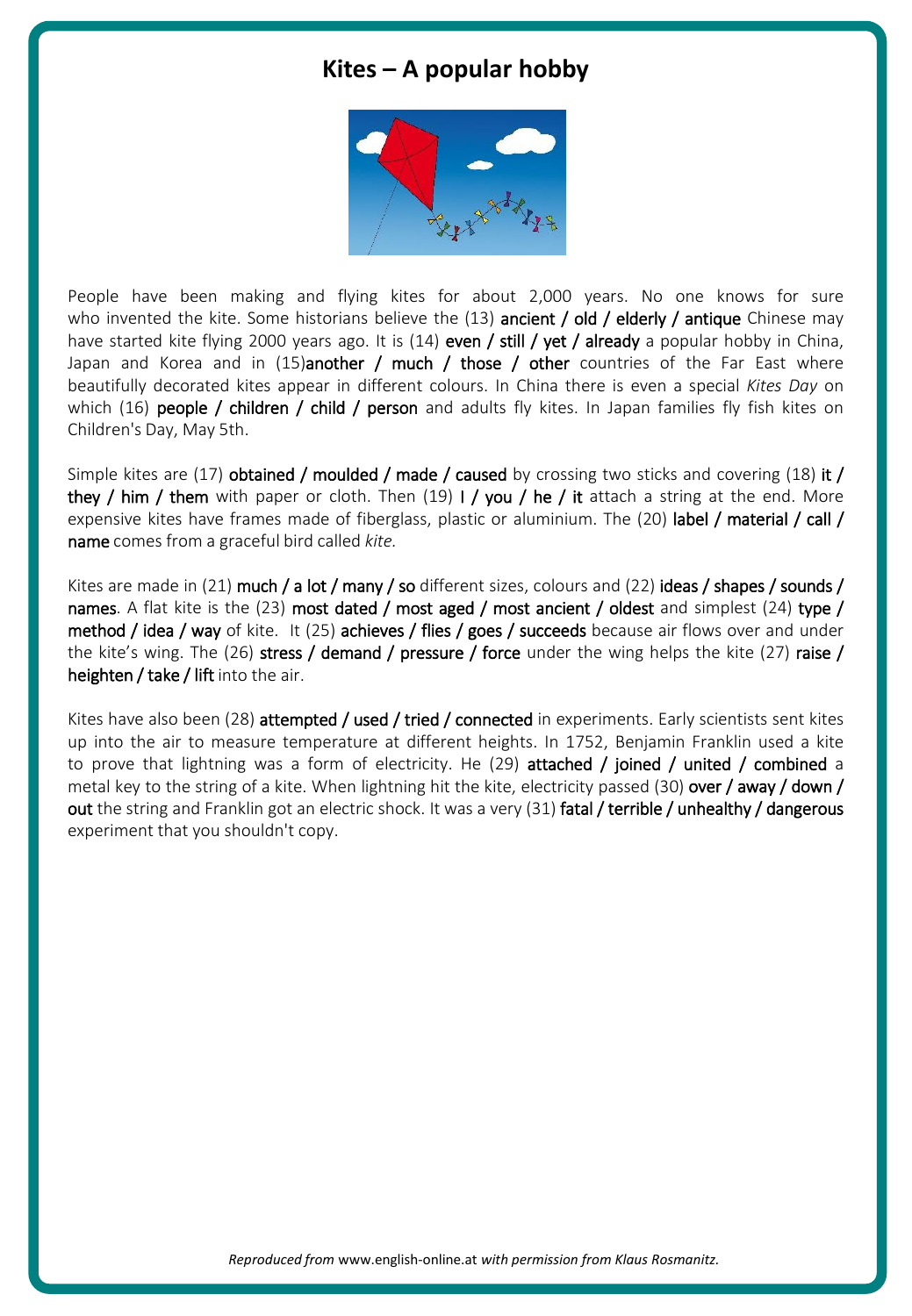#### **Making a real difference for "Red Puppy Bikkie Day"**







Kiwi bakers are being urged to heat up their ovens and whip up puppy-shaped biscuits for a good cause.

The Blind Foundation is (32) **fulfilling / fundraising / forgiving / forgoing** to pay for the breeding and training of guide dogs for (33) **dogs / them / people / animals** who are blind or have low vision.

"Red Puppy Bikkie Day" is on July 4 and keen bakers are (34) **encouraged / forced / suggested / explained** to make a difference by selling puppy-shaped biscuits.

Thousands of biscuits were baked and sold last year as part of the day and the foundation is hoping even (35) **some / any / more / the** bakers will take up the challenge this year.

Everyone who (36) **goes / enters / registers / signs** for the event gets a free puppy-shaped cookie cutter, along with access to tips, recipe ideas, decorating inspiration and resources to make their "Bikkie Day" a huge (37) **success / win / result / outcome** .

Foundation chief executive Sandra Budd says guide dog puppies now in training will one day be the (38) **ears / nose / hands / eyes** of New Zealanders who are blind or have low vision.

"Raising guide dogs requires a staggering (39) **number / amount / quantity / collection** of time, effort and money," she says.

They are taught to guide people around hazards, negotiate traffic, locate (40) **the same / interesting / average / common** destinations and travel on public (41) **travel / transport / transit / transfer.**

The average time spent (42) **wanting / expecting / waiting / anticipating** for a guide dog is around 12 months but it can take longer if people have specific needs

Budd says guide dogs allow those who are blind or have low vision to enjoy independence and freedom. Everyone who raises more than \$100 will go in the draw to name a guide dog puppy.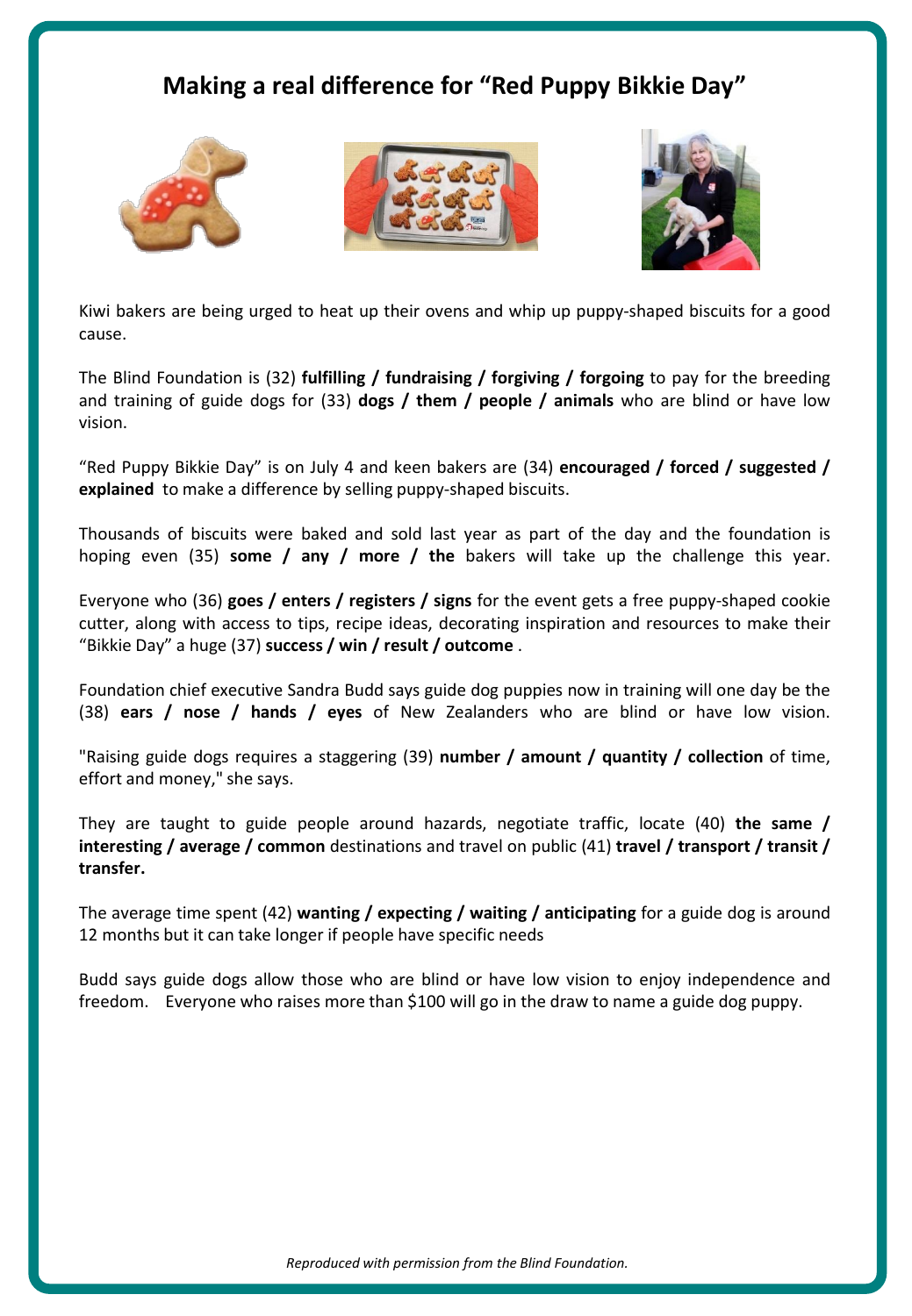### **New Zealand**

#### Kia Ora

New Zealand is in the south-western Pacific Ocean and consists of two larger mountainous islands, North Island and South Island, and various smaller islands. The islands have a lot of unusual wildlife not found (43) somewhere / anywhere / nowhere / everywhere else in the world, including birds such as the endangered kiwi. The islands were first inhabited by the Maori people, who came from Polynesia around 1000 AD. The Dutch (44) revealed / discovered / noticed / moved to the islands in the 1600s and named them New Zealand but they didn't  $(45)$  populate / convert / settle / establish; Captain James Cook brought the British to the islands in 1769.

Kiwis



Kiwis are flightless birds native to New Zealand, and have become a symbol and nickname for New Zealanders all over the world. They are about the size (46) of  $/$ as / with / same as a chicken. Kiwis are unusual because they have the largest eggs, (47) due to / because of / connected to / in relation to their own body size, of any bird in the world.

#### **Sheep**

New Zealand is also (48) reputed / popular / notorious / famous for its sheep! Sheep are (49) kept / brought up / had / remained all over the world to provide wool and food, but are particularly (50) tied / associated / related / combined with Australia, New Zealand and, within the British Isles, Wales.

#### Poi and Poi Dancers



Poi is the Maori (51) saying / way / word / calling for ball on a string. Poi were used many years (52) since / ago / in the past / history by the Maori people of New Zealand to  $(53)$  power / strengthen / build / toughen their arms and hands and build the skills needed for battle (men) and weaving (women). Eventually Maori women began to show off their skills in a  $(54)$  traditional / established / customary / famous dance.

#### Maori Tattoo

Important Maori men always had distinctive facial tattoos, often very (55) involved / important / intriguing / intricate designs which were (56) time-sensitive / time-tested / time-consuming / time – wasting and very painful! Women sometimes had tattoos around their mouths and chins, too.

#### Silver Fern



New Zealand has some of the most  $(57)$  charming / beautiful / pleasing / handsome ferns in the world and the silver fern is a national symbol. You often see the spiral shape of the unfurled silver fern leaf, the koru, in art, and koru necklaces carved out of bone were (and still are) popular.

There are about 190 (58) ranges / genres / brands / species of fern in New Zealand, ranging in (59) size / width / structure / largeness from a few centimetres up to 24 metres tall!

The silver fern is a symbol of New Zealand and is on the front of the rugby top of the national rugby team, the All Blacks. The national netball team is known as the Silver Ferns and the fern is their logo, too.

#### Maori Necklaces

Traditional Maori necklaces came in various different designs with special meanings, and they are still popular today.



#### The Haka

New Zealand rugby team, the All Blacks, is famous for the Haka - a traditional Maori war dance - that is performed to  $(60)$  introduce / welcome / intimidate / encourage the other team before the start of a rugby match!

*Reproduced from* www.activityvillage.co.uk *with permission from Activity Village.*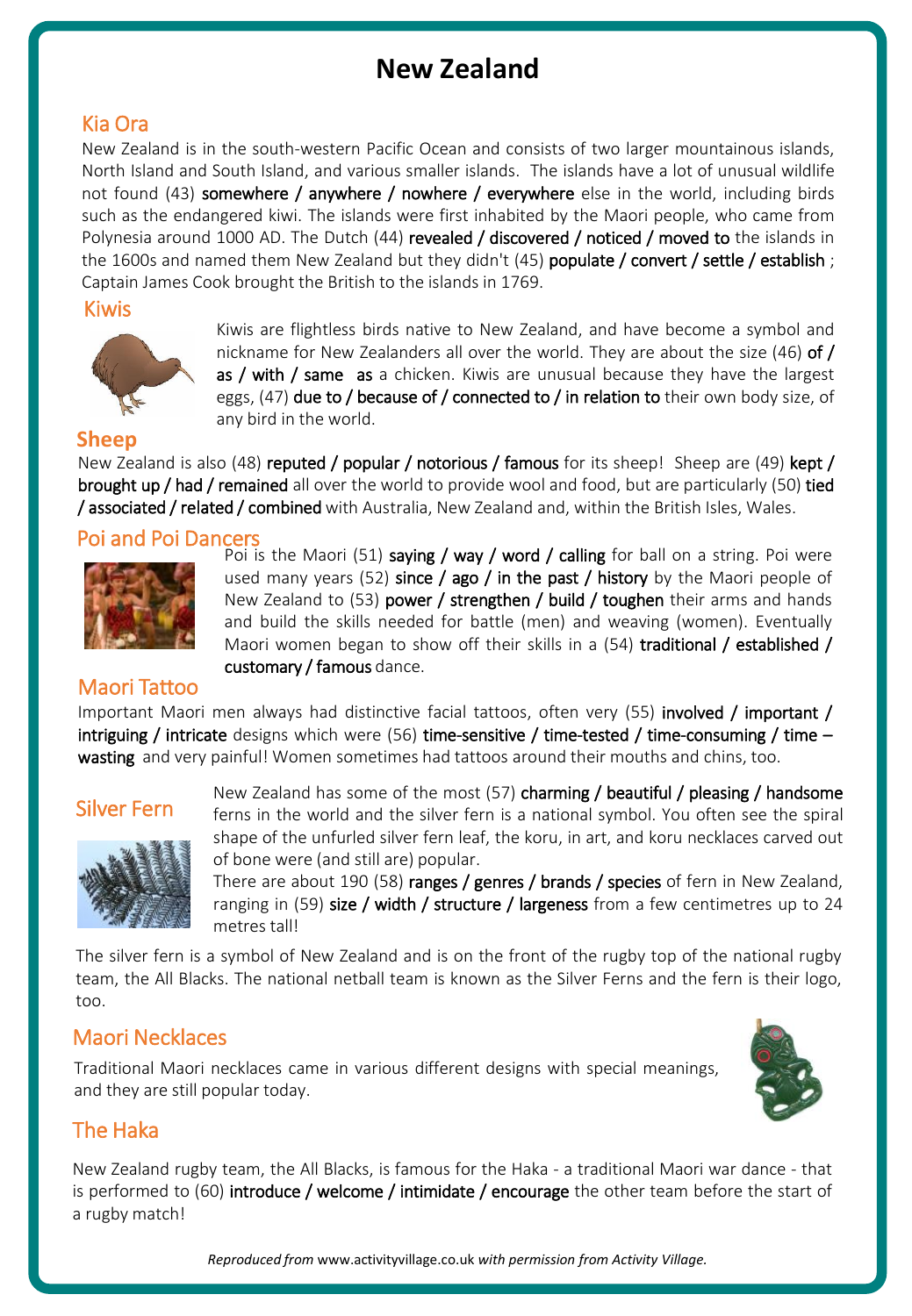#### PLACEMENT TEST – ANSWER SHEET





| First Name:     |               | Family Name:  |                            |
|-----------------|---------------|---------------|----------------------------|
| Country:        |               | Student ID #: |                            |
| General English | Young Learner |               | Young Learner + Activities |

| Susan Brocker                                                                                                                                                                                                                                                                                                                                                                                                                |     |  |
|------------------------------------------------------------------------------------------------------------------------------------------------------------------------------------------------------------------------------------------------------------------------------------------------------------------------------------------------------------------------------------------------------------------------------|-----|--|
| 1.                                                                                                                                                                                                                                                                                                                                                                                                                           | 7.  |  |
| 2.                                                                                                                                                                                                                                                                                                                                                                                                                           | 8.  |  |
| 3.                                                                                                                                                                                                                                                                                                                                                                                                                           | 9.  |  |
| 4.<br>$\begin{tabular}{ccccc} \multicolumn{2}{c }{\textbf{1} & \textbf{2} & \textbf{3} & \textbf{4} & \textbf{5} & \textbf{5} & \textbf{6} & \textbf{7} & \textbf{8} & \textbf{9} & \textbf{10} & \textbf{10} & \textbf{10} & \textbf{10} & \textbf{10} & \textbf{10} & \textbf{10} & \textbf{10} & \textbf{10} & \textbf{10} & \textbf{10} & \textbf{10} & \textbf{10} & \textbf{10} & \textbf{10} & \textbf{10} & \textbf$ | 10. |  |
| 5.                                                                                                                                                                                                                                                                                                                                                                                                                           | 11. |  |
| 6.                                                                                                                                                                                                                                                                                                                                                                                                                           | 12. |  |

|                             | 25. $\qquad \qquad$ |
|-----------------------------|---------------------|
|                             |                     |
|                             |                     |
|                             |                     |
|                             |                     |
|                             |                     |
|                             |                     |
| 20.                         |                     |
| 21.                         |                     |
|                             |                     |
| 23. $\overline{\phantom{a}$ |                     |
| 24.                         |                     |
|                             |                     |

| Making a real difference                                                                                                                                                                                                                                                                                                                                                                                                                                                                                                      |                                      |  |
|-------------------------------------------------------------------------------------------------------------------------------------------------------------------------------------------------------------------------------------------------------------------------------------------------------------------------------------------------------------------------------------------------------------------------------------------------------------------------------------------------------------------------------|--------------------------------------|--|
| 32.<br>$\begin{tabular}{ccccc} \multicolumn{2}{c }{\textbf{1} & \multicolumn{2}{c }{\textbf{2} & \multicolumn{2}{c }{\textbf{3} & \multicolumn{2}{c }{\textbf{4} & \multicolumn{2}{c }{\textbf{5} & \multicolumn{2}{c }{\textbf{6} & \multicolumn{2}{c }{\textbf{6} & \multicolumn{2}{c }{\textbf{6} & \multicolumn{2}{c }{\textbf{6} & \multicolumn{2}{c }{\textbf{6} & \multicolumn{2}{c }{\textbf{6} & \multicolumn{2}{c }{\textbf{6} & \multicolumn{2}{$                                                                  | $\begin{array}{c}\n 38. \end{array}$ |  |
| 33.<br>$\begin{tabular}{ccccc} \multicolumn{2}{c }{\textbf{\textcolor{blue}{\bf -}}}& & \multicolumn{2}{c }{\textbf{\textcolor{blue}{\bf -}}}& & \multicolumn{2}{c }{\textbf{\textcolor{blue}{\bf -}}}& & \multicolumn{2}{c }{\textbf{\textcolor{blue}{\bf -}}}& & \multicolumn{2}{c }{\textbf{\textcolor{blue}{\bf -}}}& & \multicolumn{2}{c }{\textbf{\textcolor{blue}{\bf -}}}& & \multicolumn{2}{c }{\textbf{\textcolor{blue}{\bf -}}}& & \multicolumn{2}{c }{\textbf{\textcolor{blue}{\bf -}}}& & \multicolumn{2}{c }{\$ | 39. $\qquad \qquad$                  |  |
| 34.                                                                                                                                                                                                                                                                                                                                                                                                                                                                                                                           | 40. $\qquad \qquad$                  |  |
| 35                                                                                                                                                                                                                                                                                                                                                                                                                                                                                                                            | 41. $\qquad \qquad$                  |  |
| 36.<br>$\begin{tabular}{ccccc} \multicolumn{2}{c }{\textbf{1} & \multicolumn{2}{c }{\textbf{2} & \multicolumn{2}{c }{\textbf{3} & \multicolumn{2}{c }{\textbf{4} & \multicolumn{2}{c }{\textbf{5} & \multicolumn{2}{c }{\textbf{6} & \multicolumn{2}{c }{\textbf{6} & \multicolumn{2}{c }{\textbf{6} & \multicolumn{2}{c }{\textbf{6} & \multicolumn{2}{c }{\textbf{6} & \multicolumn{2}{c }{\textbf{6} & \multicolumn{2}{c }{\textbf{6} & \multicolumn{2}{$                                                                  | 42.                                  |  |
| 37.                                                                                                                                                                                                                                                                                                                                                                                                                                                                                                                           |                                      |  |

| New Zealand                     |                               |  |
|---------------------------------|-------------------------------|--|
| 43. $\overline{\qquad \qquad }$ | 52. $\qquad$                  |  |
| 44.                             | 53. $\overline{\phantom{a}0}$ |  |
| 45. $\qquad$                    | 54. $\qquad$                  |  |
| 46                              | 55. $\qquad$                  |  |
| 47. ___________                 | 56. $\qquad$                  |  |
|                                 |                               |  |
| 49. ____________                |                               |  |
| 50. ___________                 | 59. $\qquad$                  |  |
| 51.                             |                               |  |

| Office Use Only |  |
|-----------------|--|
| Test $/60$      |  |
| Writing         |  |
| Speaking        |  |
| Placement       |  |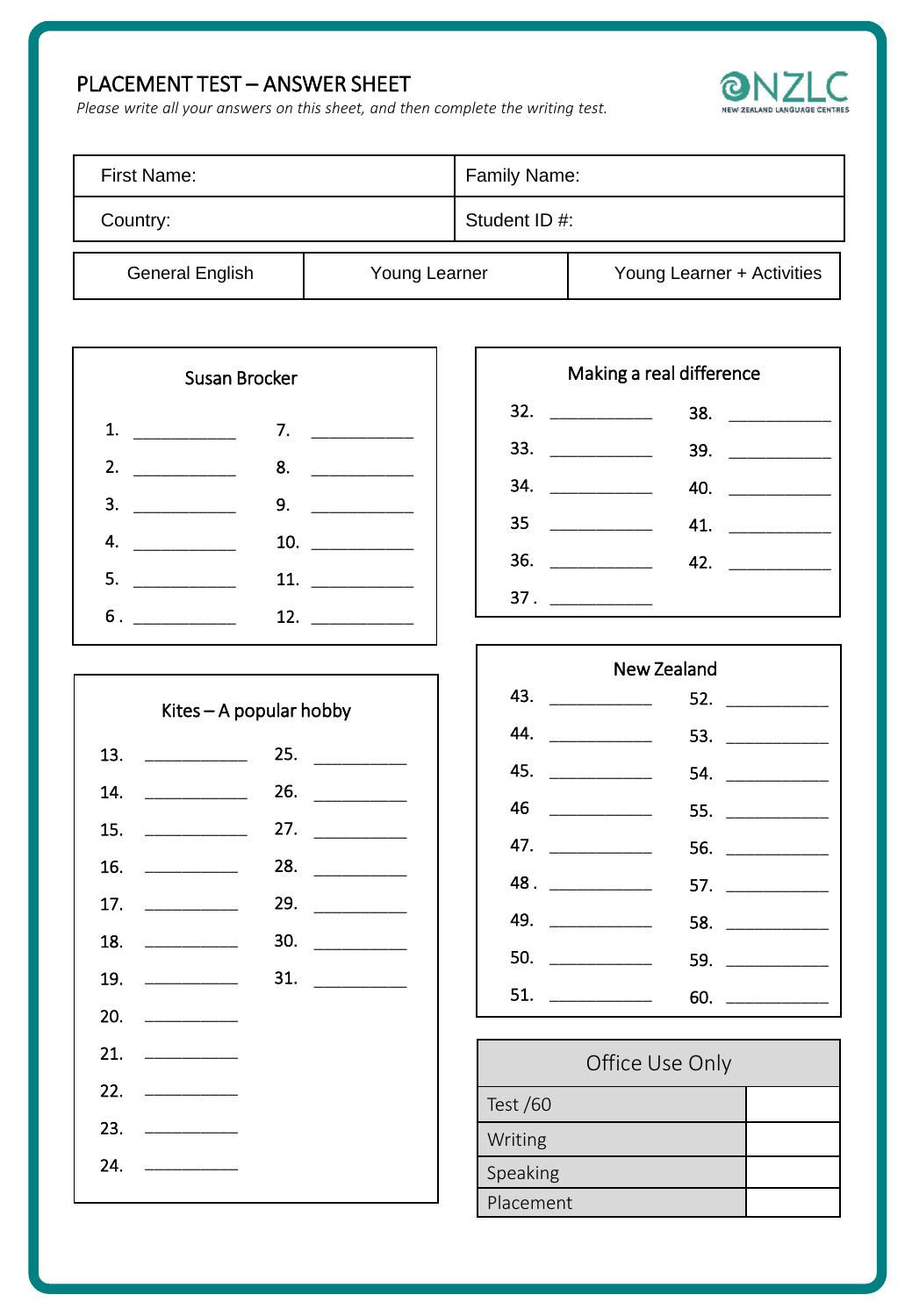

# PLACEMENT TEST



## Writing

# You have 20 minutes

### to complete this part of the test

| <b>First Name</b>      |               | <b>Family Name</b> |                            |
|------------------------|---------------|--------------------|----------------------------|
| Country:               |               | Student ID #:      |                            |
| <b>General English</b> | Young Learner |                    | Young Learner + Activities |